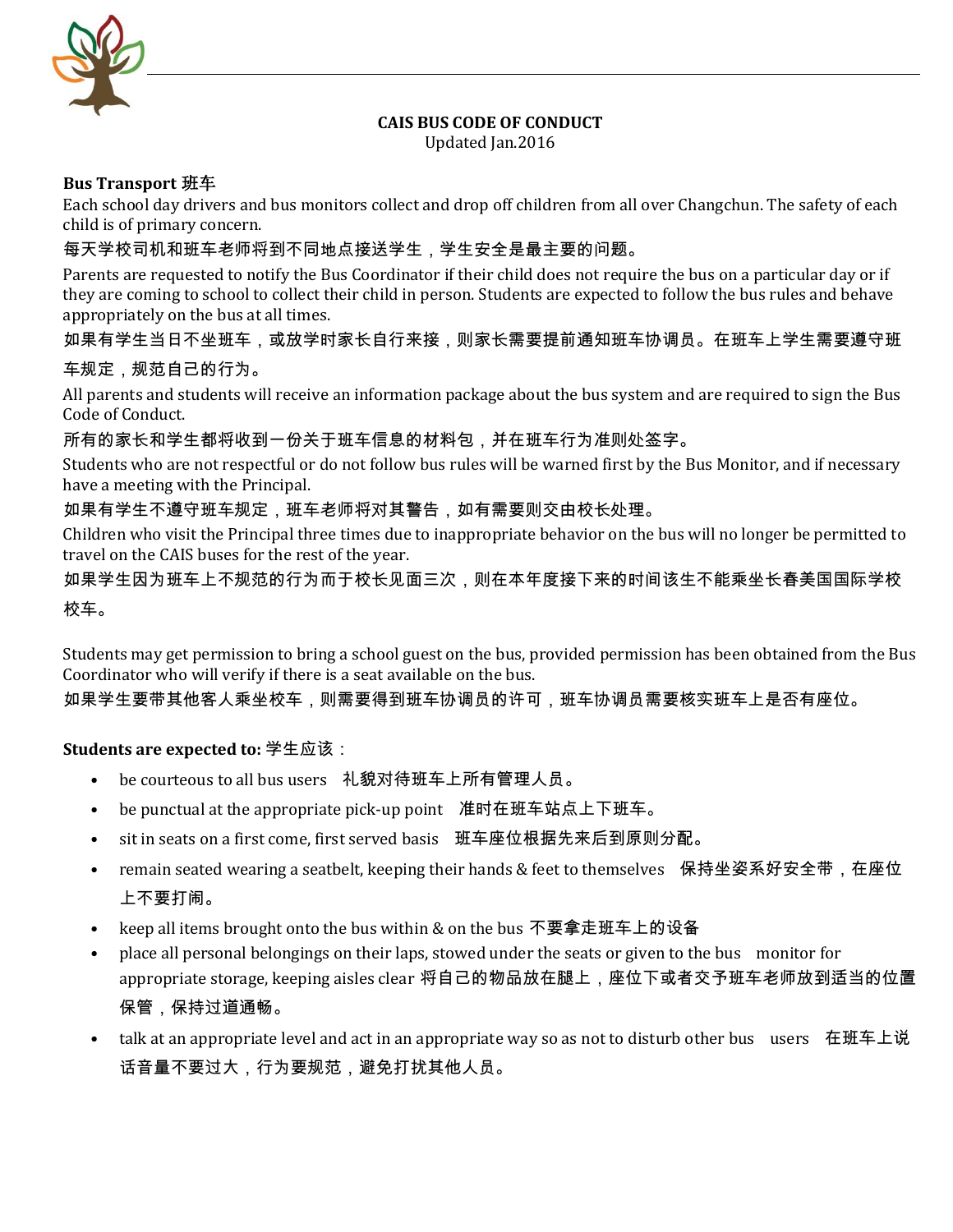

- put all litter carefully in the appropriate bin or taken off the bus on departure 将垃圾扔到班车的垃圾桶内或 下车时随身携带。
- drink water, as desired, carefully on the bus 在班车上喝水时小心溢出。
- clean any spillage at the next convenient stop & only when it is safe to do so 如果要清理污物,需要等班车 停靠后行动,只可以在安全的情况下处理
- remain seated until the bus comes to a complete stop upon reaching their destinations 在班车到站停靠前不 可以解开安全带。

#### **Parents are expected to:** 家长应该:

- ensure their child/children understand what is expected of them when traveling on the school bus; 确保他 们的孩子/们了解乘坐班车时需要遵守的规则
- drop-off and collect small children at the appropriate bus stop or have made other suitable arrangements for meeting and picking up the children. 在恰当的站点接送小孩子乘坐班车,或安排其他人员接送孩子。

#### **Drivers & Bus Monitors are expected to:** 司机和班车老师应该:

- arrive punctually 准时到站
- be courteous at all times 保持礼貌
- treat all passengers equally and fairly 公平对待所有乘坐班车的学生
- complete journeys safely, adhering to speed limits & braking with due care 安全驾驶,保护车速,谨慎刹 车
- keep all items brought onto the bus within & on the bus 不要拿走班车上的设备
- ensure that once students are on their bus, they remain on it 确保不遗漏乘坐班车学生
- use initiative to deal with seating if students cannot sit appropriately together 如果座位相邻的学生表现不 好,有权合理安排座位;
- remain seated, wearing a seat belt 保持坐姿, 系好安全带;
- ensure that all windows remain closed 确保所有窗户关闭
- maintain a record of incidents in the bus 做好班车意外事件记录
- report to the Bus Coordinator and Principal any bus incident 向班车协调员和校长汇报关于校车的意外事件
- refrain from any physical contact with students like hugging 拒绝任何与学生的肢体接触,如拥抱等
- refrain from taking photos of students and posting on social network 拒绝给学生拍照并将其上传到网络
- refrain from giving food or drinks to students 拒绝给学生任何食物和饮品

#### **CAIS is expected to:** CAIS 应该:

- provide a photo list (without family names) to the bus monitors; 为班车协调员提供照片名单 (不需要姓式)
- administer the co-ordination of appropriate behaviour on the buses; 管理班车上的合理行为